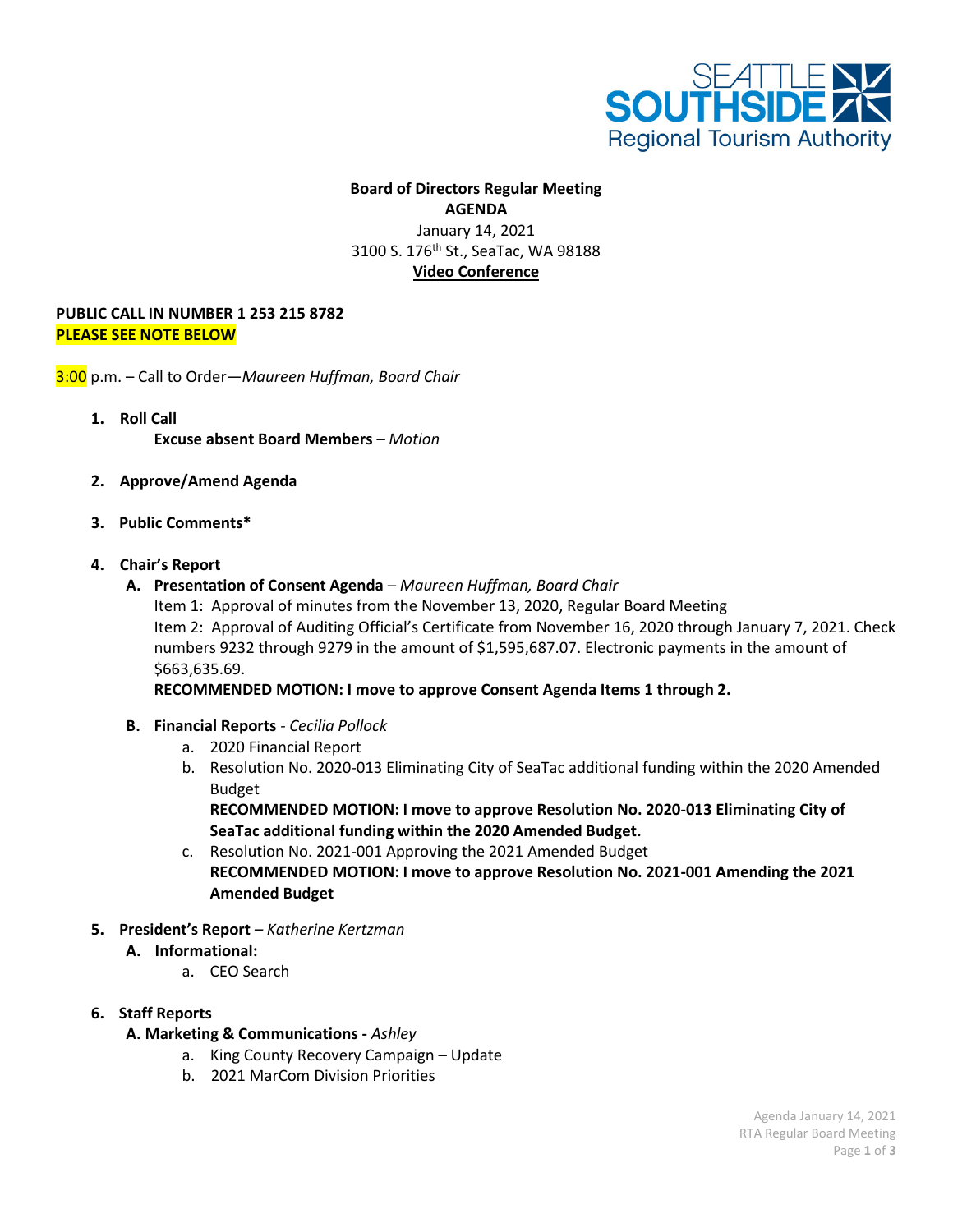- c. Resolution No. 2021-002 Amending the GreenRubino Contract No. 2018-010 as follows: Extended until December 31, 2021 and with a not to exceed sum of \$500,000 and reduced Scope of Work. **RECOMMENDED MOTION: I move to approve Resolution No. 2021-002 Amending the GreenRubino Contract 2018-010 as follows: Extended until December 31, 2021 and with a not to exceed sum of \$500,000 and reduced Scope of Work.**
- d. Resolution No. 2021-003 Amending the Sherri Scott Contract No. 2019-006 as follows: Extended until December 31, 2021 and with a not to exceed sum of \$50,000 for Graphic Design Services. **RECOMMENDED MOTION: I move to approve Resolution No. 2021-003 Amending the Sherri Scott Contract No. 2019-006 as follows: Extended until December 31, 2021 and with a not to exceed sum of \$50,000 for Graphic Design Services.**
- e. Seattle Southside Scenes Update
- **B. Sales & Services** *Meagan*
	- a. 2021 Sales & Services Division Priorities
	- b. Resolution No. 2021-004 Authorize the President and CEO to execute and deliver an agreement with Digital Edge for meetings marketing services, not to exceed \$100,000. **RECOMMENDED MOTION: I move to authorize the President and CEO to execute and deliver an agreement with Digital Edge for meetings marketing services, not to exceed \$100,000.**
- **7. Executive Session –** To discuss RCW 42.30.110 (1)(g) to review the performance of a public employee.
- **8. Other Business –** *Anyone*
- **9. Next Meeting Date –** *March 11, 2021*
- **10. Adjournment**

**\*PLEASE NOTE: Due to the current COVID-19 public health emergency, and social distancing protocols, pursuant to the Governor's and public health officials' orders, this meeting will be conducted virtually. The public may call in to the conference line to listen to the meeting per the details provided above. While you will be able to hear the meeting, you will not be able to participate in the meeting. You may be asked to identify yourself. Please note that if you are unable to mute your phone, everyone else on the call-in line will be able to hear you, so please refrain from speaking. If background noise or side conversations interfere with the meeting, your line may be muted or disconnected. The RTA is closed so no one will be able to physically attend this meeting.** 

**This is a Seattle Southside Board of Directors meeting and although open to the public, no public comment process is provided. If you have questions, please email them to autumn@seattlesouthside.com Thank you!**

Please click the link below to join the webinar:

https://us02web.zoom.us/j/86303115225?pwd=UEpHeElKdWVQc1dycXIvRCthUUh6dz09 Passcode: 946369

Or iPhone one-tap :

 US: +12532158782,,86303115225#,,,,\*946369# or +16699006833,,86303115225#,,,,\*946369# Or Telephone:

Dial(for higher quality, dial a number based on your current location):